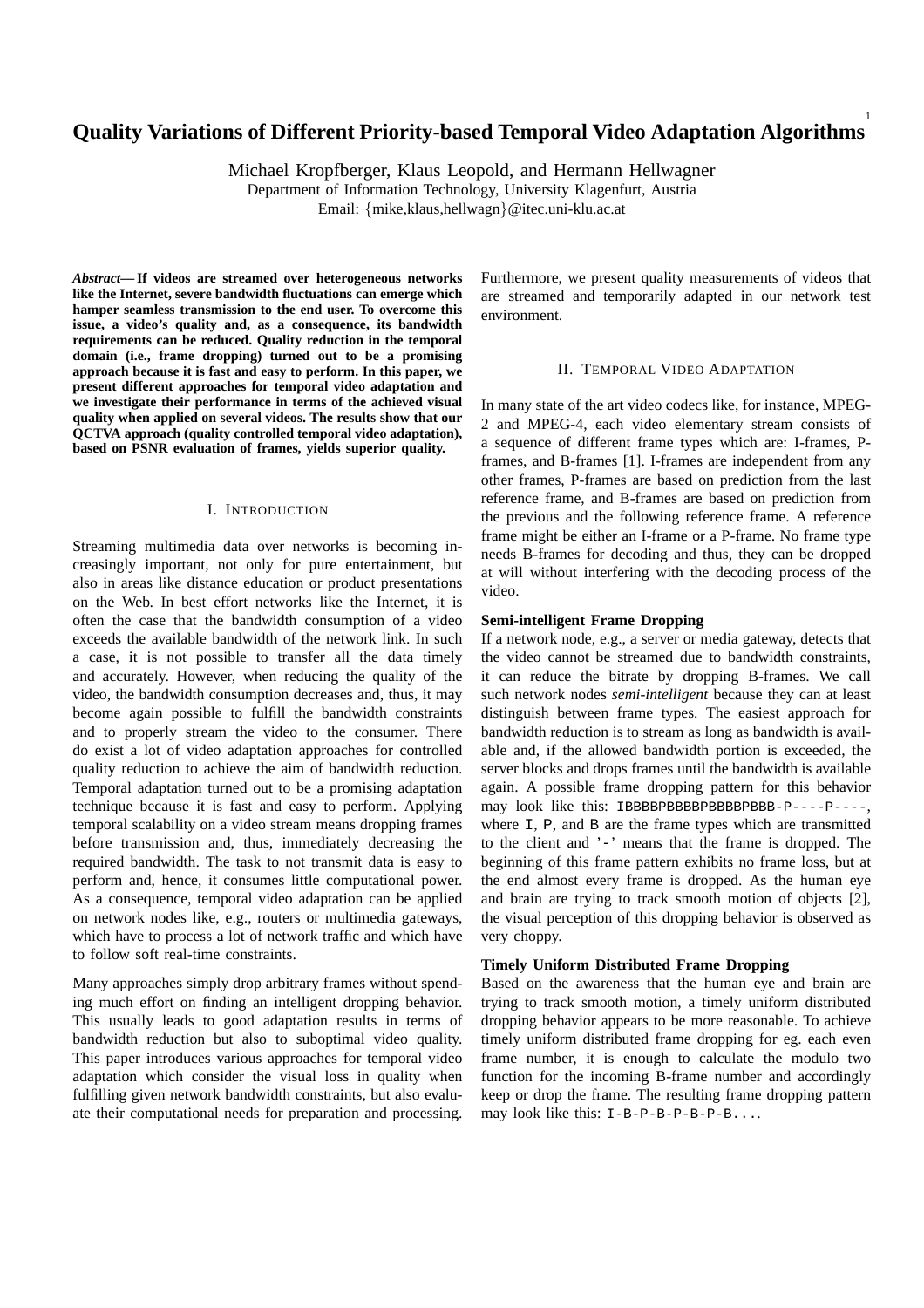For more fine-grained prioritization, an algorithm was developed, which produces timely uniform distributed priority patterns and stores them in a lookup table. Basically, it implements a recursive depth-search, which is limited to a certain depth. At each depth, left and right traversals are started, which sets ascending priority numbers to the alternating tree halves.

The following example in Table I shows the needed three depths for a pattern size of seven frames, and how the new priorities are uniformly assigned for each depth. In the first depth level, no priorities are assigned to the table of frames yet, which is denoted as double dots (..). Only the center frame gets the highest number, so this frame will be dropped first, when priority-based adaptation is necessary. After the algorithm has worked down to the third depth level, all frames have assigned priorities, which are perfectly timely uniform distributed.

1: ..-..-..- 7-..-..-.. 2: ..- 6-..- 7-..- 5-.. 3: 4- 6- 2- 7- 1- 5- 3

#### TABLE I

BUILDING TREE FOR TIMELY UNIFORM DISTRIBUTED PRIORITIZATION FOR SEVEN FRAMES

Using this table, it is possible to drop frames at every possible priority level. Eg. to drop three timely uniform distributed frames, we just look up the positions of the priority values 1,2,3. Using pattern IBBBBBB, this results in a frame pattern of IB-B-B-.

#### **Frame Prioritization based on Quality Computation**

Assume a frame pattern of a video where the first images are almost identical like, e.g., a close-up of a person, followed by a pan shot where a lot of motion can be observed. The semi-intelligent adaptation node might transmit all almost identical images from the close-up scene and start dropping frames when the pan shot starts. This is obviously the worst scenario because frames are dropped when motion can be observed. Applying the timely uniform distribution algorithm on the same scene will give better results because frame drops are uniformly distributed over high- and low-motion scenes. However, it would be even better if almost no frames were transferred in the close-up scene but as many as possible in the pan shot scene.

Exactly this behavior can be achieved when analyzing the video stream with QCTVA (quality controlled temporal video adaptation) [3]. QCTVA offers the qualitatively best temporal scalability by measuring the visual quality of possible frame dropping combinations based on the well-known PSNR value. To evaluate the quality of a frame sequence, the average Peak Signal-to-Noise Ratio (PSNR) is calculated for every frame. The quality of a pattern with dropped frames is calculated by using the last available frame instead of the dropped frame.

2 Table II demonstrates this behavior where, e.g., frame number 3 was dropped; frame number 2 was replayed instead, which resulted in a quality reduction from 33.984 dB down to 23.984 dB. In this example, the subsequent frames 4 and 5 were also dropped, which resulted in replaying frame 2 even longer. PSNR values dropped from 34.191 dB to 19.191 dB and from 34.432 dB to 14.432 dB, respectively. The quality loss is growing with each frame, since the error is propagated due to continuing motion in the video.

| No               | <b>Type</b> | PSNR [dB] | No               | Type | $\overline{PSNR}$ [dB] |
|------------------|-------------|-----------|------------------|------|------------------------|
|                  |             | 35.342    |                  |      | 35.342                 |
| 2                | В           | 33.993    | $\overline{2}$   | B    | 33.993                 |
| 3                | B           | 33.984    | $\boldsymbol{2}$ | B    | 23.984                 |
| 4                | B           | 34.191    | $\boldsymbol{2}$ | B    | 19.191                 |
| 5                | B           | 34.032    | $\overline{2}$   | B    | 14.032                 |
| 6                | P           | 35.561    | 6                | P    | 35.561                 |
| 7                | в           | 34.432    | 6                | P    | 14.432                 |
| 8                | B           | 34.331    | 8                | B    | 34.331                 |
| 9                | B           | 34.531    | 9                | B    | 34.531                 |
| 10               | в           | 34.667    | 9                | B    | 14.667                 |
| 11               | P           | 35.123    | 11               | P    | 35.123                 |
| Original quality |             | 34.562    | After dropping   |      | 26.835                 |

### TABLE II

PSNR ESTIMATION IN CASE OF RANDOMLY DROPPED B-FRAMES

To compute the quality of any frame dropping pattern, a *modification lattice* of all frame sequences (with zero, one, or more dropped frames) has to be built. In the lattice, the original frame sequence is the *master pattern* and sequences with frames dropped are referred to as *modifications*. All modifications with the same number of dropped frames are denoted as a *layer*. The modification where no more B-frames are available is called the *base layer*. To get the best dropping behavior, one has to select the node with the maximum quality value on a layer. Due to the construction of the modification lattice, not only the best dropping behavior can be calculated but also the worst and the average modifications which serve as good comparison points.

As the computation of the whole modification lattice is a very time consuming task, heuristics for best first expansion (BFE) and worst first expansion (WFE) were developed which are discussed in detail in [3]. Figure 1 illustrates a modification lattice which was constructed using the BFE heuristic.

Based on the modification lattice, priorities of frames can be derived. I-frames always have the highest priority 1 and Pframes have priority 2 because usually it does not make sense to drop them. Priority 3 is assigned to the B-frame which is dropped at the lowest layer, priority 4 to the B-frame which is dropped at the lowest but one layer and so forth.

In Figure 1, starting from the bottom of the lattice, the priority of the frames in the base layer is 1 for the I-frame and 2 for the P-frame. The priority for the B in I-**B**P-- is 3 because it is the last B-frame before the base layer. In the pattern I-BP**B**-,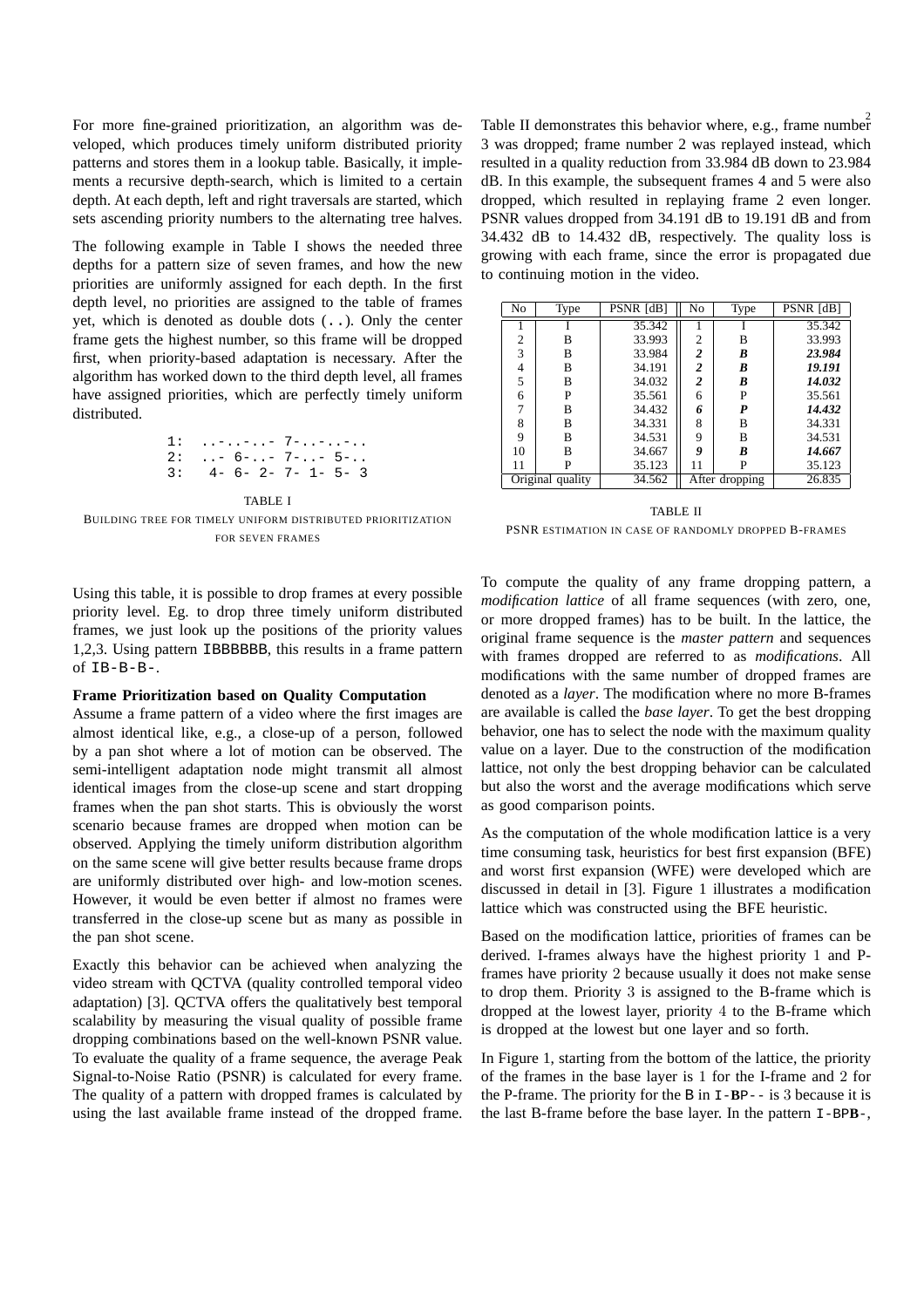

Fig. 1. Example QCTVA lattice with best first expansion (BFE)

| No             | Type         | Prio           | Size | FrOffset |
|----------------|--------------|----------------|------|----------|
| 0              | <b>LVOP</b>  |                | 7908 |          |
|                | <b>B-VOP</b> | 6              | 1677 | 7908     |
| $\overline{2}$ | <b>B-VOP</b> | 3              | 1579 | 10585    |
| 3              | P-VOP        | $\overline{2}$ | 2540 | 12164    |
| $\overline{4}$ | <b>B-VOP</b> | 4              | 1785 | 13704    |
| 5              | <b>B-VOP</b> | 5              | 1538 | 16489    |

TABLE III FRAME PRIORITIZATION BY QCTVA

the fifth frame is new and therefore is assigned priority 4. Analogously, the last B-frame in I-BPB**B** gets 5 and the second frame in I**B**BPBB gets 6 as its priority. Table II illustrates the frame priorities determined by QCTVA.

## III. MEASUREMENTS

For the measurements, we implemented a test environment which is capable of streaming and temporarily adapting videos based on meta information about frame priorities [4]. Furthermore, the test environment features the extended RTP mechanisms immediate feedback [5] and retransmission [6]. The tests were conducted on CIF reference streams defined by the MPEG consortium (see Table IV). All video sequences where encoded using the Microsoft MPEG-4 reference implementation with 30 fps and a fixed frame pattern of 4 Bframes between I- or P-frames, resulting in one-second GOPs as follows: IBBBBPBBBBPBBBBPBBBBPBBBBPBBBB. Note that, depending on the video, more or less motion has to be encoded, even though fixed quantization values for all frames are used. This results in severely different bandwidth requirements for the test sequences to reach about similar average PSNR values.

The following PSNR comparisons consider the QCTVA BFE (best first expansion) as the best achievable result, QCTVA WFE (worst first expansion) as the lowest possible quality, both calculated in the uncompressed domain in a timeconsuming video analysis process. Timely uniform distributed frame dropping as an intermediate "prioritization" algorithm has low algorithmic complexity and can be performed in the compressed domain.

3 Figure 2 shows the quality loss (in terms of PSNR reduction, averaged over an entire video) resulting from temporal adaptation enforced by bandwidth restrictions.

The available network bandwidth was set to 85% and 70% of the average bandwidth required by a video, respectively. Especially for the 85% case, QCTVA BFE is superior since the frames to be kept (or dropped, respectively) are correctly chosen. Yet, the more adaptation is needed (e.g., 70% or lower), the more QCTVA BFE and any other prioritization scheme converge to the base layer of I- and P-frames and therefore deliver more and more similar results.



Fig. 2. Quality loss due to frame dropping at 85% and 70% of the required average network bandwidth

For the test sequence *ice* at the 85% bandwidth rate, timely uniform frame dropping marks nearly the middle of QCTVA BFE and QCTVA WFE. The video shows different motion patterns within a frame for each person sliding over the ice. Since PSNR changes are inherent all over the video, but not directly related to frame-per-frame motion, timely uniform distributed frame dropping performs reasonably well, though not perfectly.

For the *football* scene, QCTVA BFE outperforms timely uniform frame dropping even more, since the motion is unevenly distributed over the video in terms of unexpected camera pans. First, there is a still-camera scene on the melee of players. Here, the same rules as for *ice* apply. But then, all of a sudden, a player makes a pass and the ball flies all over the field. The camera tries to follow the ball, which introduces high motion for a short time. QCTVA BFE is capable of optimizing priorities for this fast scene and drops frames at the slow motion scene. Timely uniform distributed dropping discards frames uniformly all over both scenes, which causes unnecessary frame loss also in the fast scene.

For the all-time slow-motion video *city*, the average PSNR loss is low for all three algorithms. Still, since the scene is recorded with a hand camera from within an airplane, there are some bumpy camera moves. Those are better detected and prioritized by QCTVA BFE than by timely uniform dropping.